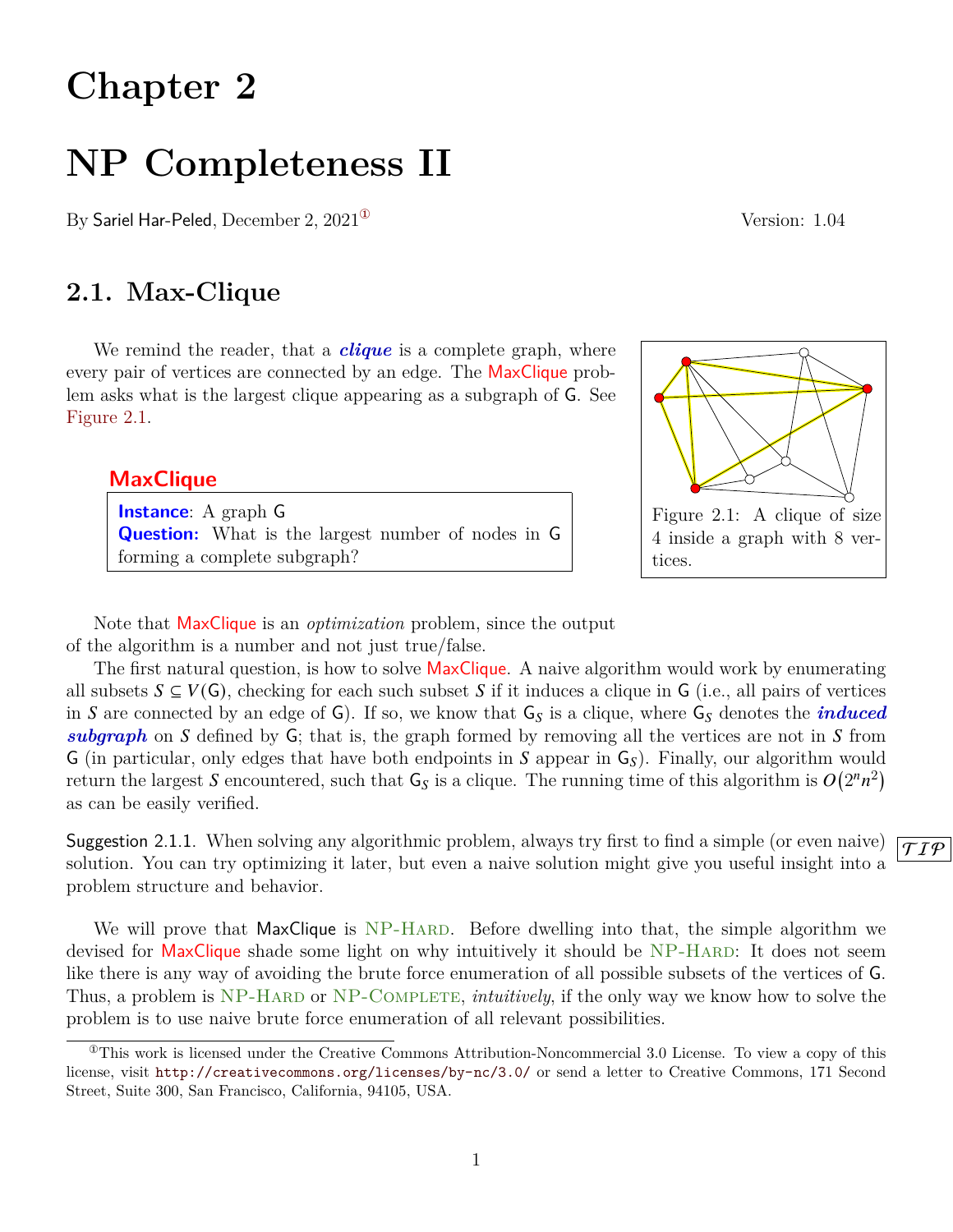**How to prove that a problem**  $\boldsymbol{\chi}$  **is NP-Hard?** Proving that a given problem  $\boldsymbol{\chi}$  is NP-HARD is usually done in two steps. First, we pick a known  $NP$ -COMPLETE problem A. Next, we show how to solve any instance of  $\overline{A}$  in polynomial time, assuming that we are given a polynomial time algorithm that solves  $X$ .

Proving that a problem  $X$  is NP-COMPLETE requires the additional burden of showing that is in NP. Note, that only decision problems can be NP-COMPLETE, but optimization problems can be NP-HARD; namely, the set of NP-HARD problems is much bigger than the set of NP-COMPLETE problems.

### <span id="page-1-1"></span>Theorem 2.1.2. MaxClique *is* NP-HARD.

*Proof:* We show a reduction from 3SAT. So, consider an input to 3SAT, which is a formula  $F$  defined over *n* variables (and with *m* clauses).

We build a graph from the formula  $F$  by scanning it, as follows:

(i) For every literal in the formula we generate a vertex, and label the vertex with the literal it corresponds to.

Note, that every clause corresponds to the three such vertices.

(ii) We connect two vertices in the graph, if they are: (i) in different clauses, and (ii) they are *not* a negation of each other.

<span id="page-1-0"></span>

Figure 2.2: The generated graph for the formula  $(a \vee b \vee$  $(c) \wedge (b \vee \overline{c} \vee d) \wedge (\overline{a} \vee c \vee d) \wedge$  $(a \vee \overline{b} \vee \overline{d}).$ 

П

Let G denote the resulting graph. See [Figure 2.2](#page-1-0) for a concrete example. Note, that this reduction can be easily be done in quadratic time in the size of the given formula.

We claim that  $F$  is satisfiable iff there exists a clique of size  $m$  in  $G$ .

 $\implies$  Let  $x_1, \ldots, x_n$  be the variables appearing in F, and let  $v_1, \ldots, v_n \in \{0, 1\}$  be the satisfying assignment for F. Namely, the formula F holds if we set  $x_i = v_i$ , for  $i = 1, ..., n$ .

For every clause  $C$  in  $F$  there must be at least one literal that evaluates to TRUE. Pick a vertex that corresponds to such TRUE value from each clause. Let  $W$  be the resulting set of vertices. Clearly, W forms a clique in G. The set W is of size  $m$ , since there are  $m$  clauses and each one contribute one vertex to the clique.

 $\Leftarrow$  Let U be the set of *m* vertices which form a clique in G.

We need to translate the clique  $G_U$  into a satisfying assignment of F.

- (i) set  $x_i \leftarrow \text{TRUE}$  if there is a vertex in U labeled with  $x_i$ .
- (ii) set  $x_i \leftarrow \text{FALSE if there is a vertex in } U \text{ labeled with } \overline{x_i}$ .

This is a valid assignment as can be easily verified. Indeed, assume for the sake of contradiction, that there is a variable  $x_i$  such that there are two vertices  $u, v$  in U labeled with  $x_i$  and  $\overline{x_i}$ ; namely, we are trying to assign to contradictory values of  $x_i$ . But then,  $u$  and  $v$ , by construction will not be connected in  $G$ , and as such  $G<sub>S</sub>$  is not a clique. A contradiction.

Furthermore, this is a satisfying assignment as there is at least one vertex of  $U$  in each clause. Implying, that there is a literal evaluating to TRUE in each clause. Namely,  $F$  evaluates to TRUE.

Thus, given a polytime (i.e., polynomial time) algorithm for Max-Clique, we can solve 3SAT in polytime. We conclude that MaxClique in NP-Hard.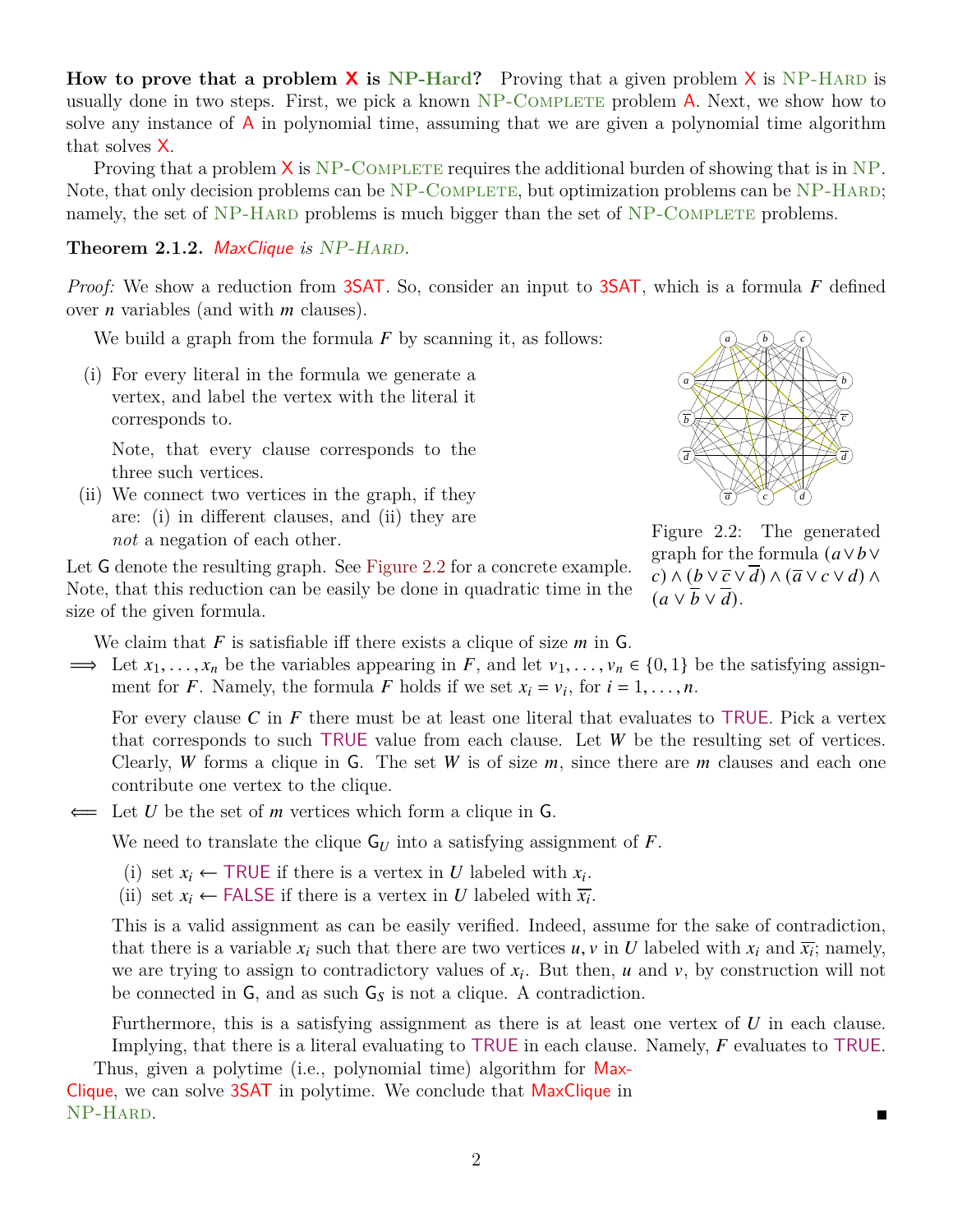<span id="page-2-0"></span>

Figure 2.3: (a) A clique in a graph G, (b) the complement graph is formed by all the edges not appearing in G, and (c) the complement graph and the independent set corresponding to the clique in G.

MaxClique is an optimization problem, but it can be easily restated as a decision problem.

| <b>Clique</b>                                                    |  |
|------------------------------------------------------------------|--|
| <b>Instance:</b> A graph $G$ , integer $k$                       |  |
| <b>Question:</b> Is there a clique in $\mathsf{G}$ of size $k$ ? |  |

Theorem 2.1.3. Clique *is* NP-COMPLETE.

*Proof:* It is NP-HARD by the reduction of [Theorem 2.1.2.](#page-1-1) Thus, we only need to show that it is in NP. This is quite easy. Indeed, given a graph G having  $n$  vertices, a parameter  $k$ , and a set  $W$  of  $k$  vertices, verifying that every pair of vertices in W form an edge in G takes  $O(u + k^2)$ , where u is the size of the input (i.e., number of edges + number of vertices). Namely, verifying a positive answer to an instance of Clique can be done in polynomial time.

 $\blacksquare$ 

Thus, Clique is NP-COMPLETE.

# **2.2. Independent Set**

Definition 2.2.1. A set S of nodes in a graph  $G = (V, E)$  is an *independent set*, if no pair of vertices in S are connected by an edge.

## **Independent Set**

**Instance:** A graph G, integer k **Question:** Is there an independent set in  $\mathsf{G}$  of size  $k$ ?

#### **Theorem 2.2.2.** Independent Set is NP-COMPLETE.

*Proof:* This readily follows by a reduction from Clique. Given G and  $k$ , compute the complement graph  $\overline{G}$  where we connected two vertices  $u, v$  in  $\overline{G}$  iff they are independent (i.e., not connected) in G. See [Figure 2.3.](#page-2-0) Clearly, a clique in G corresponds to an independent set in  $\overline{G}$ , and vice versa. Thus, Independent Set is NP-HARD, and since it is in NP, it is NPC.  $\blacksquare$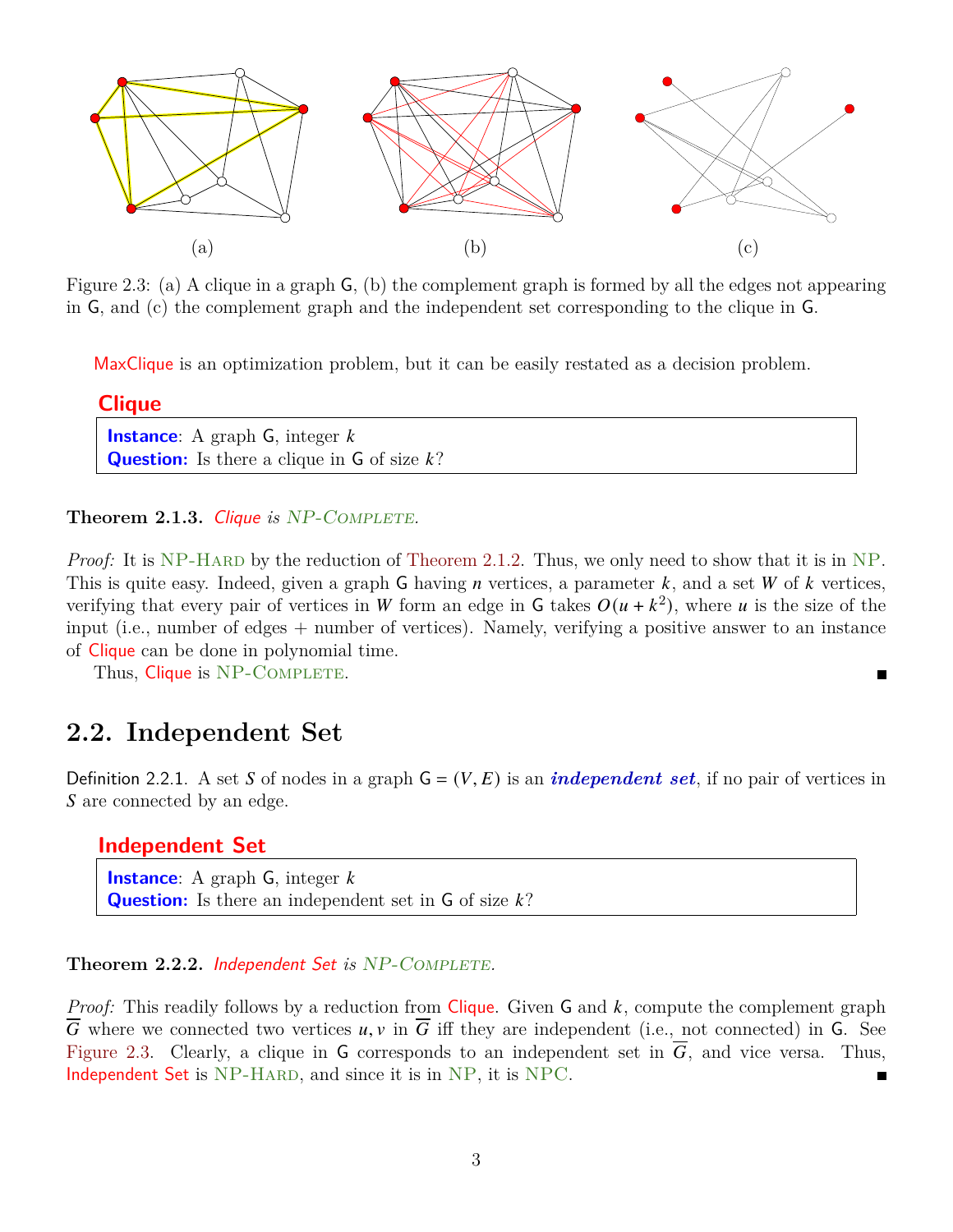## **2.3. Vertex Cover**

Definition 2.3.1. For a graph G, a set of vertices  $S \subseteq V(G)$  is a *vertex cover* if it touches every *edge* of G. Namely, for every edge  $uv \in E(G)$  at least one of the endpoints is in S.

## **Vertex Cover**

**Instance:** A graph G, integer k **Question:** Is there a vertex cover in  $\mathsf{G}$  of size  $k$ ?

<span id="page-3-0"></span>**Lemma 2.3.2.** *A set*  $S$  *is a vertex cover in*  $G$  *iff*  $V \setminus S$  *is an independent set in*  $G$ *.* 

*Proof:* If S is a vertex cover, then consider two vertices  $u, v \in V \setminus S$ . If  $uv \in E(G)$  then the edge uv is not covered by S. A contradiction. Thus  $V \setminus S$  is an independent set in G.

Similarly, if  $V \setminus S$  is an independent set in G, then for any edge  $uv \in E(G)$  it must be that either u or v are not in  $V \setminus S$ . Namely, S covers all the edges of G.

Theorem 2.3.3. Vertex Cover *is* NP-COMPLETE.

*Proof:* Vertex Cover is in NP as can be easily verified. To show that it NP-HARD we will do a reduction from Independent Set. So, we are given an instance of Independent Set which is a graph G and parameter k, and we want to know whether there is an independent set in  $\overline{G}$  of size k. By [Lemma 2.3.2,](#page-3-0)  $\overline{G}$  has an independent set of k iff it has a vertex cover of size  $n-k$ . Thus, feeding G and  $n-k$  into (the supposedly given) black box that can solves vertex cover in polynomial time, we can decide if G has an independent set of size  $k$  in polynomial time. Thus Vertex Cover is NP-COMPLETE.

## **2.4. Graph Coloring**

Definition 2.4.1. A *coloring*, by c colors, of a graph  $G = (V, E)$  is a mapping  $C : V(G) \rightarrow \{1, 2, ..., c\}$ such that every vertex is assigned a color (i.e., an integer), such that no two vertices that share an edge are assigned the same color.

Usually, we would like to color a graph with a minimum number of colors. Deciding if a graph can be colored with two colors is equivalent to deciding if a graph is bipartite and can be done in linear time using DFS or  $BFS^2$ .

Coloring is useful for resource allocation (used in compilers for example) and scheduling type problems.

Surprisingly, moving from two colors to three colors make the problem much harder.

### **3Colorable**

**Instance**: A graph G. **Question:** Is there a coloring of G using three colors?

#### Theorem 2.4.2. 3Colorable *is* NP-COMPLETE.

*Proof:* Clearly, **3Colorable** is in NP.

We prove that it is NP-COMPLETE by a reduction from 3SAT. Let  $\mathcal F$  be the given 3SAT instance. The basic idea of the proof is to use gadgets to transform the formula into a graph. Intuitively, a *gadget* is a small component that corresponds to some feature of the input.

<span id="page-3-1"></span> $^{\circ}$ If you do not know the algorithm for this, please read about it to fill this monstrous gap in your knowledge.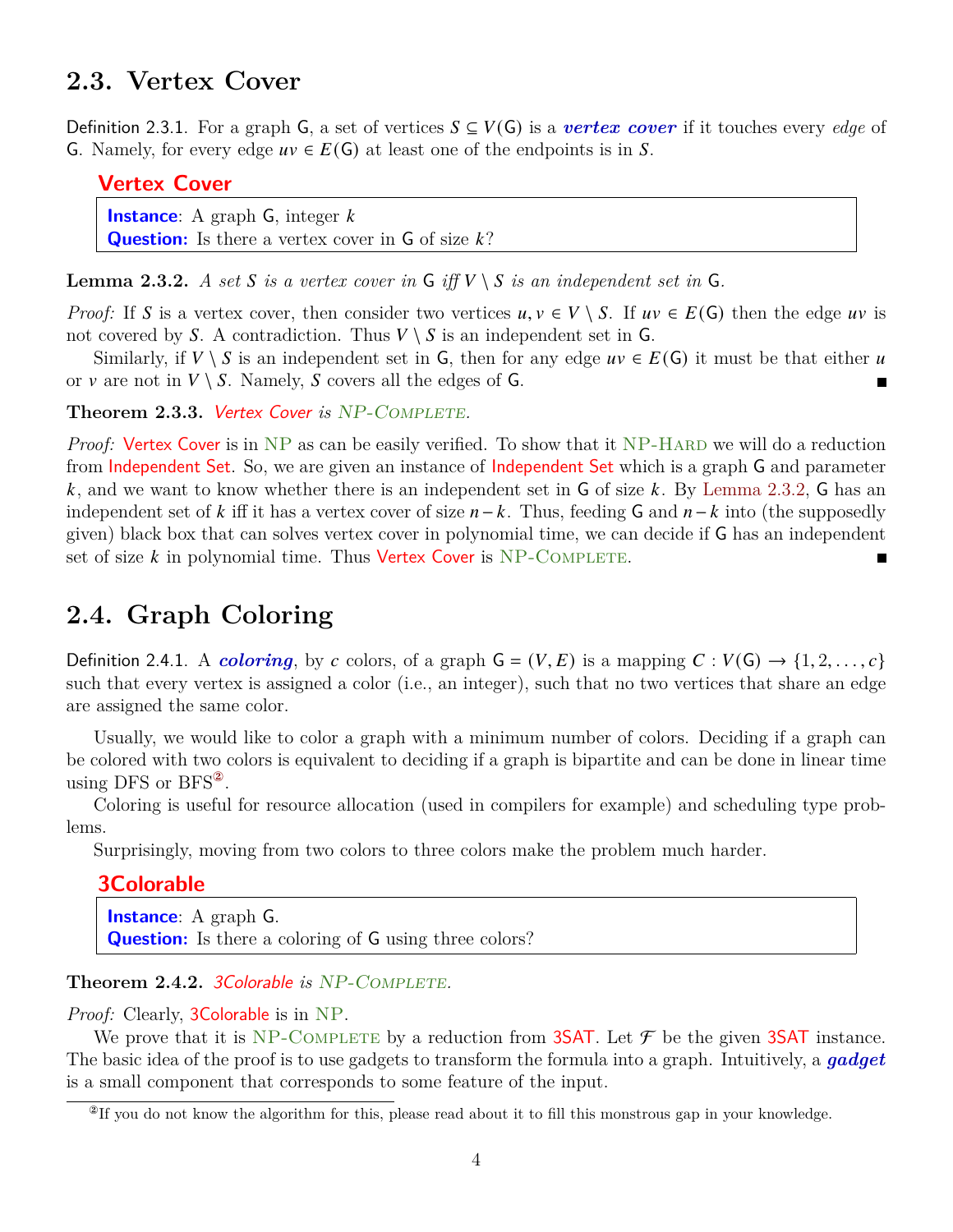

Figure 2.4: The clause  $a \vee b \vee \overline{c}$  and all the three possible colorings to its literals. If all three literals are colored by the color of the special node  $F$ , then there is no valid coloring of this component, see case (1).

The first gadget will be the *color generating gadget*, which is formed by three special vertices connected to each other, where the vertices are denoted by  $X$ ,  $F$  and  $T$ , respectively. We will consider the color used to color  $T$  to correspond to the TRUE value, and the color of the  $F$  to correspond to the FALSE value.

For every variable y appearing in  $\mathcal{F}$ , we will generate a *variable gadget*, which is (again) a triangle including two new vertices, denoted by y and  $\bar{y}$ , and the third vertex is the auxiliary vertex  $X$  from the color generating gadget. Note, that in a valid 3-coloring of the resulting graph either  $\gamma$  would be colored by  $T$  (i.e., it would be assigned the same color as the color as the vertex T) and  $\overline{y}$  would be colored by F, or the other way around.

Thus, a valid coloring could be interpreted as assigning TRUE or FALSE value to each variable y, by just inspecting the color used for coloring the vertex y.

Finally, for every clause we introduce a *clause gadget*. See the figure on the right – for how the gadget looks like for the clause  $a \vee b \vee \overline{c}$ . Note, that the vertices marked by a, b and  $\bar{c}$  are the corresponding vertices from the corresponding variable gadget. We introduce five new variables for every such gadget. The claim is that this gadget can be colored by three colors if and only



if the clause is satisfied. This can be done by brute force checking all 8 possibilities, and we demonstrate it only for two cases. The reader should verify that it works also for the other cases.



 $y \rightarrow y$ 

 $\,X\,$